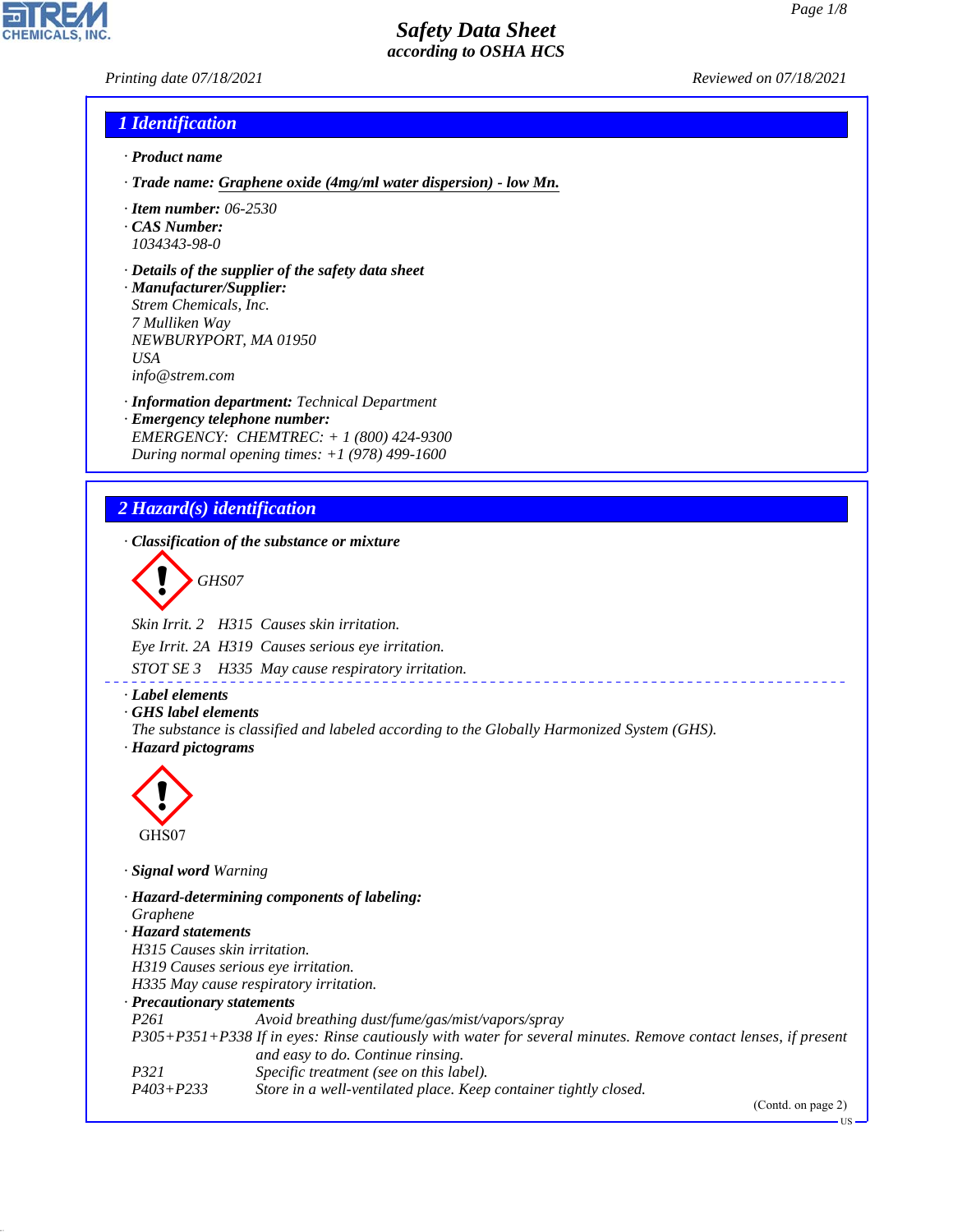*Printing date 07/18/2021 Reviewed on 07/18/2021*





## *3 Composition/information on ingredients*

- *· Chemical characterization: Substances*
- *· CAS No. Description*

*1034343-98-0 Graphene*

# *4 First-aid measures*

- *· Description of first aid measures*
- *· General information: Immediately remove any clothing soiled by the product.*
- *· After inhalation: In case of unconsciousness place patient stably in side position for transportation.*
- *· After skin contact: Immediately wash with water and soap and rinse thoroughly.*
- *· After eye contact:*
- *Rinse opened eye for several minutes under running water. If symptoms persist, consult a doctor.*
- *· After swallowing: If symptoms persist consult doctor.*
- *· Information for doctor:*
- *· Most important symptoms and effects, both acute and delayed No further relevant information available.*
- *· Indication of any immediate medical attention and special treatment needed No further relevant information available.*

# *5 Fire-fighting measures*

- *· Extinguishing media*
- *· Suitable extinguishing agents: Use fire fighting measures that suit the environment.*
- *· Special hazards arising from the substance or mixture No further relevant information available.*
- *· Advice for firefighters*

44.1.1

*· Protective equipment: No special measures required.*

(Contd. on page 3)

US

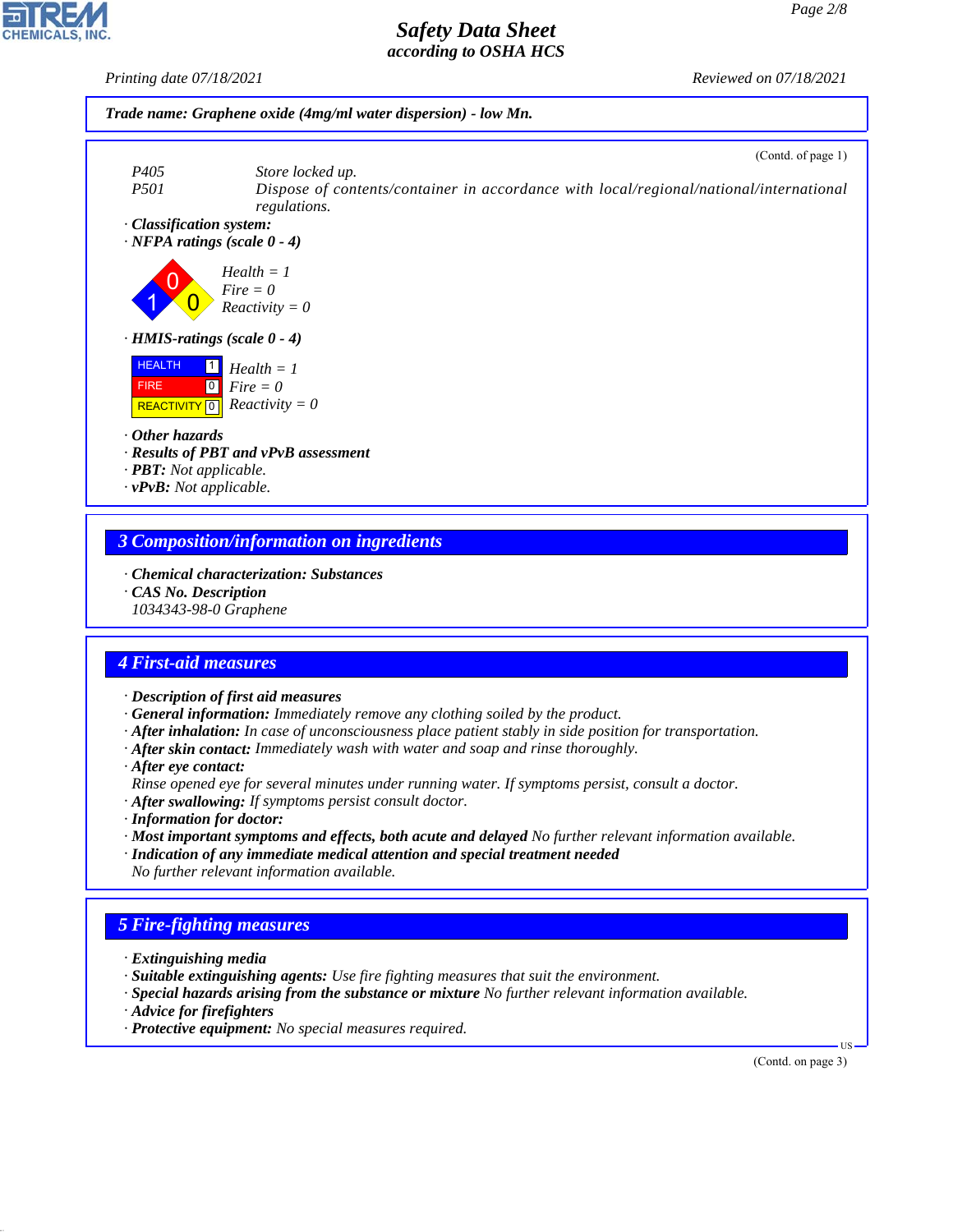*Printing date 07/18/2021 Reviewed on 07/18/2021*

*Trade name: Graphene oxide (4mg/ml water dispersion) - low Mn.*

(Contd. of page 2)

#### *6 Accidental release measures*

- *· Personal precautions, protective equipment and emergency procedures Not required.*
- *· Environmental precautions: Do not allow to enter sewers/ surface or ground water.*
- *· Methods and material for containment and cleaning up: Absorb with liquid-binding material (sand, diatomite, acid binders, universal binders, sawdust). Dispose contaminated material as waste according to item 13. Ensure adequate ventilation.*

### *· Reference to other sections*

- *See Section 7 for information on safe handling.*
- *See Section 8 for information on personal protection equipment.*
- *See Section 13 for disposal information.*
- *· Protective Action Criteria for Chemicals*
- *· PAC-1:*

*Substance is not listed.*

#### *· PAC-2:*

*Substance is not listed.*

#### *· PAC-3:*

*Substance is not listed.*

## *7 Handling and storage*

- *· Handling:*
- *· Precautions for safe handling Ensure good ventilation/exhaustion at the workplace. Prevent formation of aerosols.*
- *· Information about protection against explosions and fires: No special measures required.*
- *· Conditions for safe storage, including any incompatibilities*

*· Storage:*

- *· Requirements to be met by storerooms and receptacles: No special requirements.*
- *· Information about storage in one common storage facility: Not required.*
- *· Further information about storage conditions: Keep receptacle tightly sealed.*
- *· Specific end use(s) No further relevant information available.*

# *8 Exposure controls/personal protection*

*· Additional information about design of technical systems: No further data; see item 7.*

- *· Components with limit values that require monitoring at the workplace: Not required.*
- *· Additional information: The lists that were valid during the creation were used as basis.*
- *· Exposure controls*

44.1.1

- *· Personal protective equipment:*
- *· General protective and hygienic measures:*
- *Keep away from foodstuffs, beverages and feed.*
- *Immediately remove all soiled and contaminated clothing.*
- *Wash hands before breaks and at the end of work.*
- *Avoid contact with the eyes and skin.*

*· Breathing equipment: A NIOSH approved respirator in accordance with 29 CFR 1910.134.*

(Contd. on page 4)

*<sup>·</sup> Control parameters*

US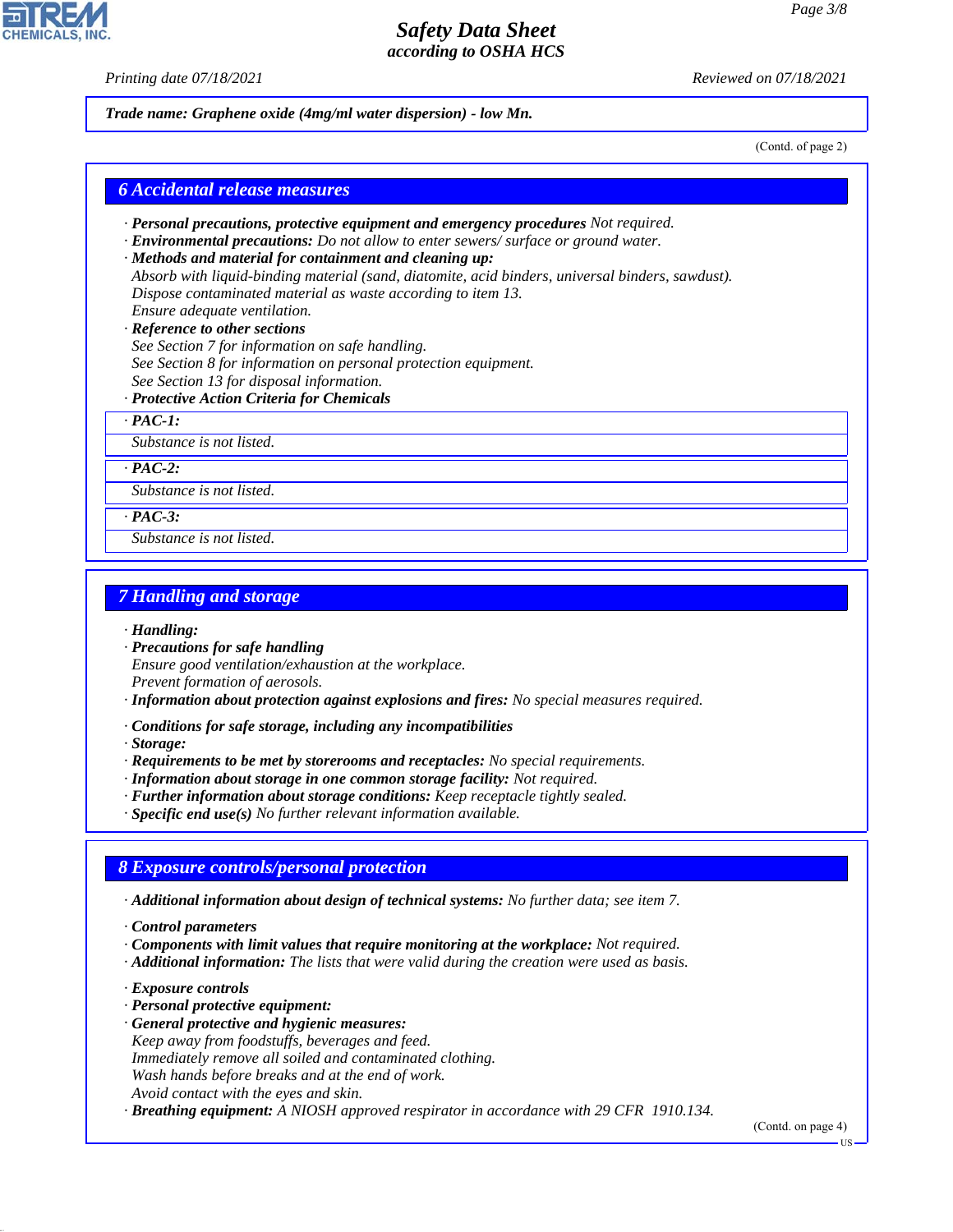(Contd. of page 3)

# *Safety Data Sheet according to OSHA HCS*

**CHEMICALS, INC** 

*Printing date 07/18/2021 Reviewed on 07/18/2021*

*Trade name: Graphene oxide (4mg/ml water dispersion) - low Mn.*

*· Protection of hands:*



\_S*Protective gloves*

*The glove material has to be impermeable and resistant to the product/ the substance/ the preparation. Due to missing tests no recommendation to the glove material can be given for the product/ the preparation/ the chemical mixture.*

*Selection of the glove material on consideration of the penetration times, rates of diffusion and the degradation*

- *· Material of gloves*
- *The selection of the suitable gloves does not only depend on the material, but also on further marks of quality and varies from manufacturer to manufacturer.*
- *· Penetration time of glove material*
- *The exact break through time has to be found out by the manufacturer of the protective gloves and has to be observed.*

*· Eye protection:*



44.1.1

\_R*Tightly sealed goggles*

| 9 Physical and chemical properties                      |                                               |  |  |  |  |
|---------------------------------------------------------|-----------------------------------------------|--|--|--|--|
| · Information on basic physical and chemical properties |                                               |  |  |  |  |
| <b>General Information</b>                              |                                               |  |  |  |  |
| $\cdot$ Appearance:                                     |                                               |  |  |  |  |
| Form:                                                   | Foil                                          |  |  |  |  |
| Color:                                                  | Transparent                                   |  |  |  |  |
| $\cdot$ Odor:                                           | <i><u><b>Odorless</b></u></i>                 |  |  |  |  |
| · Odor threshold:                                       | Not determined.                               |  |  |  |  |
| $\cdot$ pH-value:                                       | Not determined.                               |  |  |  |  |
| Change in condition                                     |                                               |  |  |  |  |
| Melting point/Melting range:                            | Undetermined.                                 |  |  |  |  |
| <b>Boiling point/Boiling range:</b>                     | <b>Undetermined</b>                           |  |  |  |  |
| · Flash point:                                          | Not applicable.                               |  |  |  |  |
| · Flammability (solid, gaseous):                        | Not determined.                               |  |  |  |  |
| · Ignition temperature:                                 |                                               |  |  |  |  |
| <b>Decomposition temperature:</b>                       | Not determined.                               |  |  |  |  |
| $\cdot$ Auto igniting:                                  | Not determined.                               |  |  |  |  |
| · Danger of explosion:                                  | Product does not present an explosion hazard. |  |  |  |  |
| · Explosion limits:                                     |                                               |  |  |  |  |
| Lower:                                                  | Not determined.                               |  |  |  |  |
| <b>Upper:</b>                                           | Not determined.                               |  |  |  |  |
| · Vapor pressure:                                       | Not determined.                               |  |  |  |  |
| $\cdot$ Density:                                        | Not determined.                               |  |  |  |  |
| · Relative density                                      | Not determined.                               |  |  |  |  |

**US**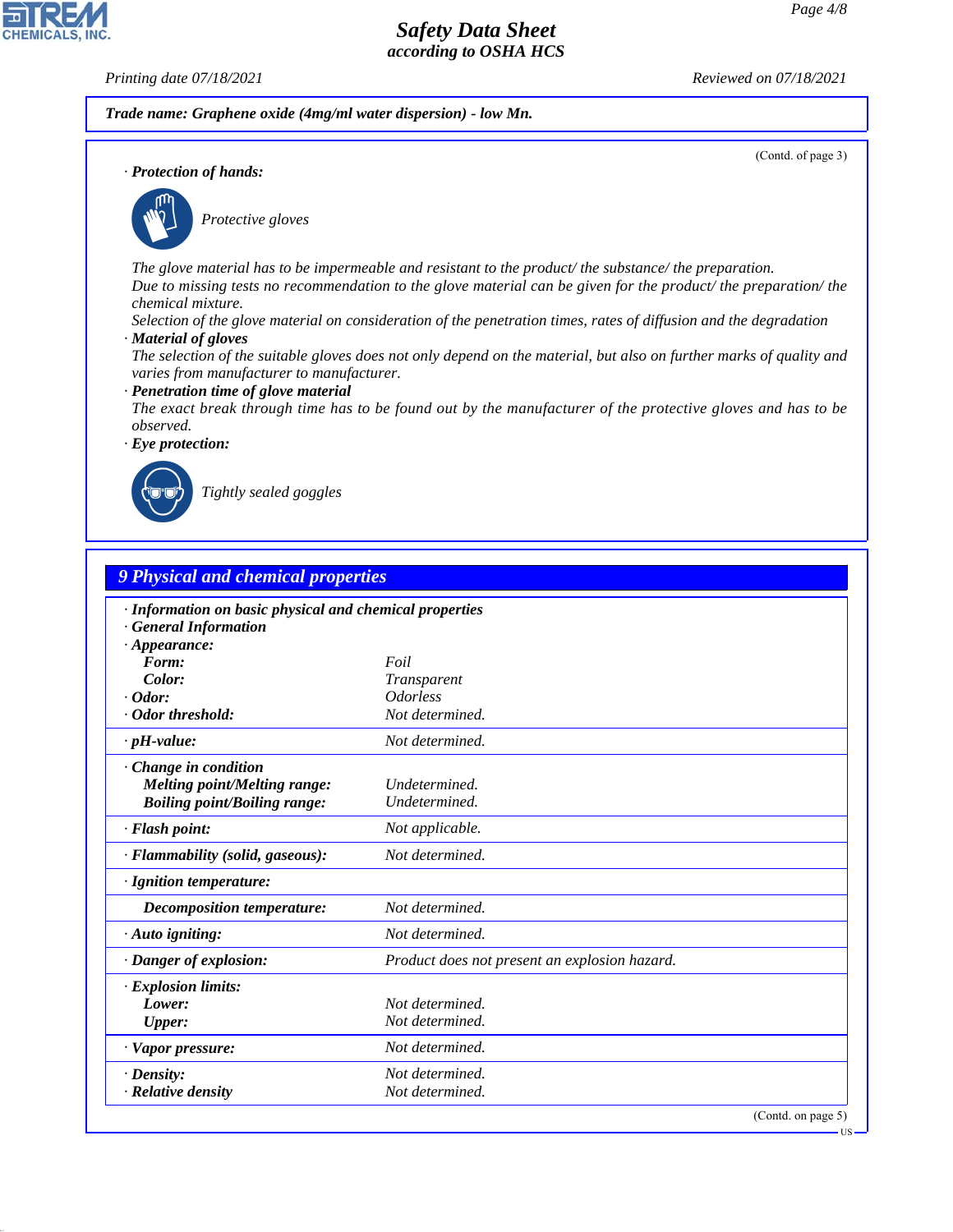**CHEMICALS, INC** 

*Printing date 07/18/2021 Reviewed on 07/18/2021*

*Trade name: Graphene oxide (4mg/ml water dispersion) - low Mn.*

|                                                            |                                            | (Contd. of page 4) |  |  |  |
|------------------------------------------------------------|--------------------------------------------|--------------------|--|--|--|
| · Vapor density                                            | Not determined.                            |                    |  |  |  |
| $\cdot$ Evaporation rate                                   | Not determined.                            |                    |  |  |  |
| · Solubility in / Miscibility with                         |                                            |                    |  |  |  |
| Water:                                                     | Not miscible or difficult to mix.          |                    |  |  |  |
| · Partition coefficient (n-octanol/water): Not determined. |                                            |                    |  |  |  |
| · Viscosity:                                               |                                            |                    |  |  |  |
| Dynamic:                                                   | Not determined.                            |                    |  |  |  |
| Kinematic:                                                 | Not determined.                            |                    |  |  |  |
| · Solvent content:                                         |                                            |                    |  |  |  |
| Organic solvents:                                          | $0.0\%$                                    |                    |  |  |  |
| <b>VOC</b> content:                                        | 0.0 g/l / 0.00 lb/gl                       |                    |  |  |  |
| Solids content:                                            | 100.0%                                     |                    |  |  |  |
| $\cdot$ Other information                                  | No further relevant information available. |                    |  |  |  |

# *10 Stability and reactivity*

- *· Reactivity No further relevant information available.*
- *· Chemical stability*
- *· Thermal decomposition / conditions to be avoided: No decomposition if used according to specifications.*
- *· Possibility of hazardous reactions No dangerous reactions known.*
- *· Conditions to avoid No further relevant information available.*
- *· Incompatible materials: No further relevant information available.*
- *· Hazardous decomposition products: No dangerous decomposition products known.*

# *11 Toxicological information*

- *· Information on toxicological effects*
- *· Acute toxicity:*
- *· Primary irritant effect:*
- *· on the skin: Irritant to skin and mucous membranes.*
- *· on the eye: Irritating effect.*
- *· Sensitization: No sensitizing effects known.*
- *· Additional toxicological information:*

#### *· Carcinogenic categories*

*· IARC (International Agency for Research on Cancer)*

*Substance is not listed.*

*· NTP (National Toxicology Program)*

*Substance is not listed.*

*· OSHA-Ca (Occupational Safety & Health Administration)*

*Substance is not listed.*

# *12 Ecological information*

*· Toxicity*

44.1.1

*· Aquatic toxicity: No further relevant information available.*

*· Persistence and degradability No further relevant information available.*

(Contd. on page 6)

US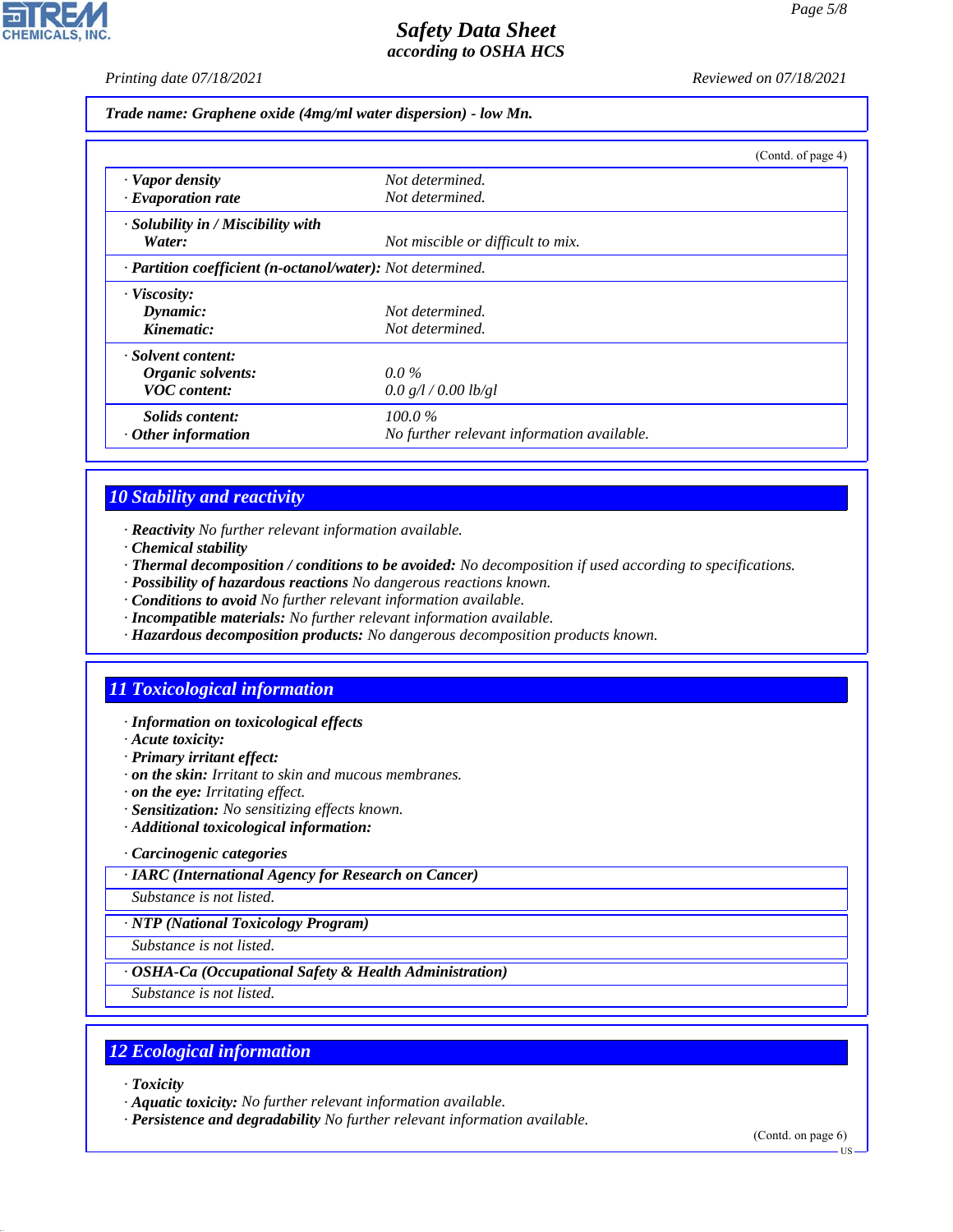*Printing date 07/18/2021 Reviewed on 07/18/2021*

*Trade name: Graphene oxide (4mg/ml water dispersion) - low Mn.*

*· Behavior in environmental systems:*

*· Bioaccumulative potential No further relevant information available.*

*· Mobility in soil No further relevant information available.*

*· Additional ecological information:*

*· General notes:*

*Water hazard class 1 (Self-assessment): slightly hazardous for water*

*Do not allow undiluted product or large quantities of it to reach ground water, water course or sewage system.*

*· Results of PBT and vPvB assessment*

*· PBT: Not applicable.*

*· vPvB: Not applicable.*

*· Other adverse effects No further relevant information available.*

# *13 Disposal considerations*

*· Waste treatment methods*

*· Recommendation:*

*Must not be disposed of together with household garbage. Do not allow product to reach sewage system.*

- *· Uncleaned packagings:*
- *· Recommendation: Disposal must be made according to official regulations.*

| <b>14 Transport information</b>                                                     |                 |
|-------------------------------------------------------------------------------------|-----------------|
| $\cdot$ UN-Number<br>· DOT, ADN, IMDG, IATA                                         | not regulated   |
| $\cdot$ UN proper shipping name<br>· DOT, ADN, IMDG, IATA                           | not regulated   |
| $\cdot$ Transport hazard class(es)                                                  |                 |
| · DOT, ADN, IMDG, IATA<br>· Class                                                   | not regulated   |
| · Packing group<br>· DOT, IMDG, IATA                                                | not regulated   |
| · Environmental hazards:                                                            | Not applicable. |
| Special precautions for user                                                        | Not applicable. |
| · Transport in bulk according to Annex II of<br><b>MARPOL73/78 and the IBC Code</b> | Not applicable. |
| · UN "Model Regulation":                                                            | not regulated   |

# *15 Regulatory information*

*· Safety, health and environmental regulations/legislation specific for the substance or mixture · Sara*

*· Section 355 (extremely hazardous substances):*

*Substance is not listed.*

44.1.1

(Contd. on page 7)



(Contd. of page 5)

US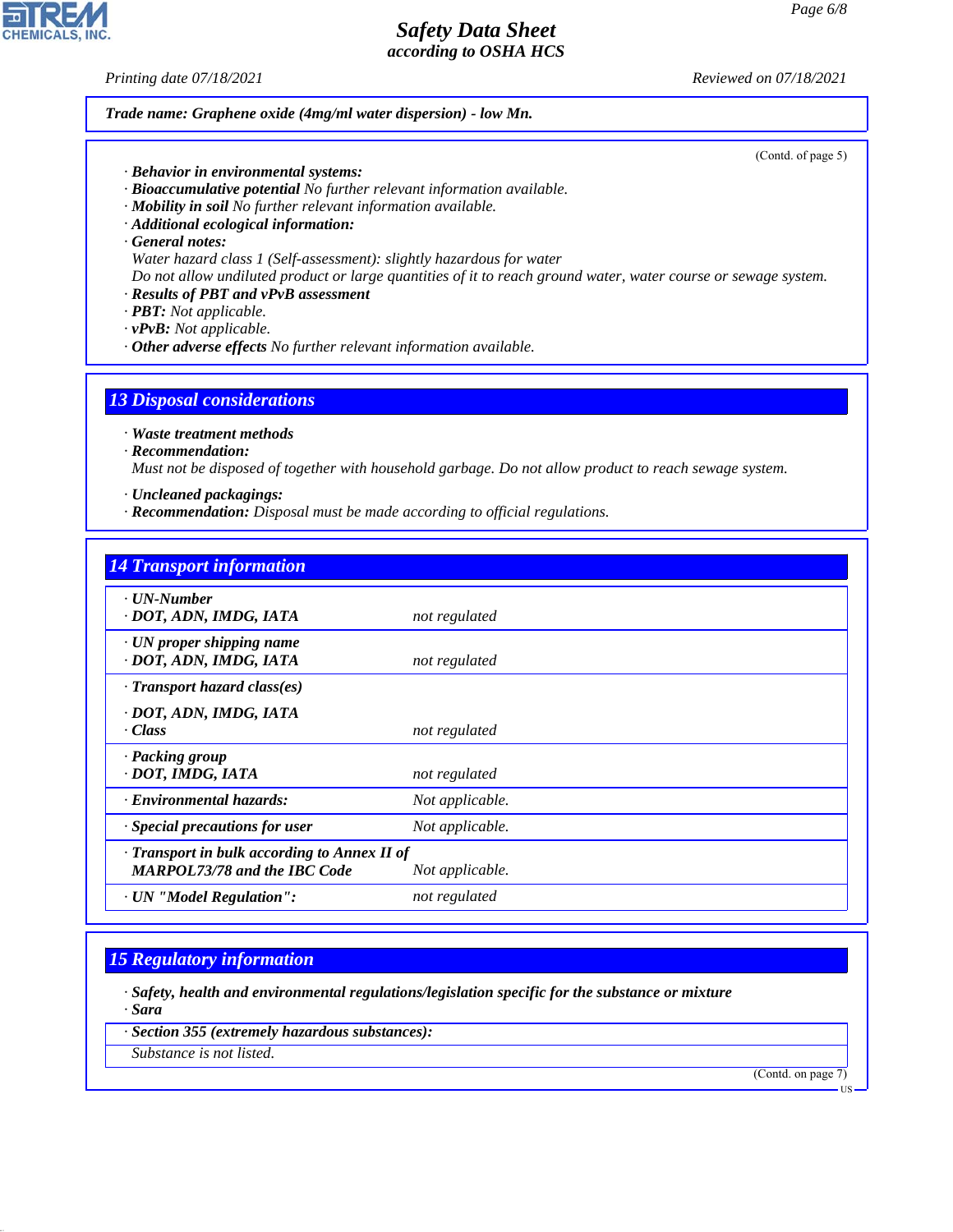**CHEMICALS.** 

*Printing date 07/18/2021 Reviewed on 07/18/2021*

*Trade name: Graphene oxide (4mg/ml water dispersion) - low Mn.*

(Contd. of page 6)

| · Section 313 (Specific toxic chemical listings): |  |  |
|---------------------------------------------------|--|--|
|                                                   |  |  |

*Substance is not listed.*

*· TSCA (Toxic Substances Control Act):*

*Substance is not listed. · Proposition 65*

*· Chemicals known to cause cancer:*

*Substance is not listed.*

*· Chemicals known to cause reproductive toxicity for females:*

*Substance is not listed.*

*· Chemicals known to cause reproductive toxicity for males:*

*Substance is not listed.*

*· Chemicals known to cause developmental toxicity: Substance is not listed.*

*· Carcinogenic categories*

*· EPA (Environmental Protection Agency)*

*Substance is not listed.*

*· TLV (Threshold Limit Value established by ACGIH)*

*Substance is not listed.*

*· NIOSH-Ca (National Institute for Occupational Safety and Health)*

*Substance is not listed.*

*· GHS label elements*

*The substance is classified and labeled according to the Globally Harmonized System (GHS).*

*· Hazard pictograms*



*· Signal word Warning*

- *· Hazard-determining components of labeling:*
- *Graphene*
- *· Hazard statements*

*H315 Causes skin irritation.*

*H319 Causes serious eye irritation.*

*H335 May cause respiratory irritation.*

#### *· Precautionary statements*

*P261 Avoid breathing dust/fume/gas/mist/vapors/spray*

*P305+P351+P338 If in eyes: Rinse cautiously with water for several minutes. Remove contact lenses, if present and easy to do. Continue rinsing.*

- *P321 Specific treatment (see on this label).*
- *P403+P233 Store in a well-ventilated place. Keep container tightly closed. P405 Store locked up.*
- *P501 Dispose of contents/container in accordance with local/regional/national/international regulations.*

*· National regulations:*

44.1.1

*· Water hazard class: Water hazard class 1 (Self-assessment): slightly hazardous for water.*